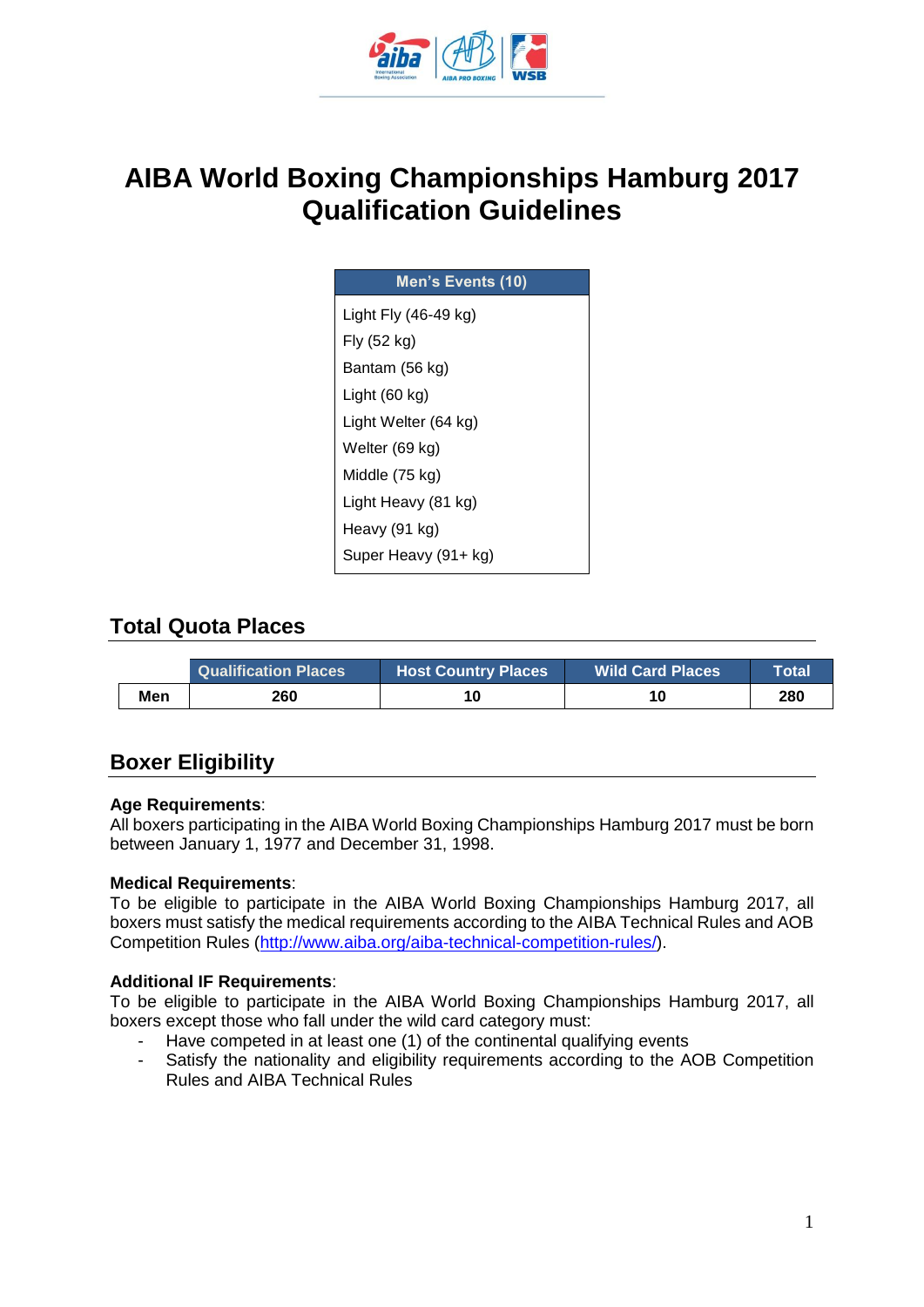

## **Qualification Pathway**

For each qualifying event, the qualification places obtained for the AIBA World Boxing Championships Hamburg 2017 will be allocated to the boxers according to the table below, which shows the overall distribution of all quotas by continent:

|                                  | <b>CONTINENTAL CHAMPIONSHIPS</b> |                          |                         |                       |                          |                                |                            |              |
|----------------------------------|----------------------------------|--------------------------|-------------------------|-----------------------|--------------------------|--------------------------------|----------------------------|--------------|
| <b>WEIGHT</b><br><b>CATEGORY</b> | <b>EUROPE</b><br>(EUBC)          | <b>AMERICA</b><br>(AMBC) | <b>AFRICA</b><br>(AFBC) | <b>ASIA</b><br>(ASBC) | <b>OCEANIA</b><br>(OCBC) | <b>HOST</b><br><b>COUNTRY*</b> | <b>WILD</b><br><b>CARD</b> | <b>TOTAL</b> |
| 46-49 kg                         | 8                                | 6                        | 4                       | 6                     | 2                        |                                | 1                          | 28           |
| 52 kg                            | 8                                | 6                        | 4                       | 6                     | 2                        | 1                              | 1                          | 28           |
| <b>56 kg</b>                     | 8                                | 6                        | 4                       | 6                     | $\overline{2}$           | 1                              | 1                          | 28           |
| 60 kg                            | 8                                | 6                        | 4                       | 6                     | 2                        | 1                              | 1                          | 28           |
| 64 kg                            | 8                                | 6                        | 4                       | 6                     | 2                        | 1                              | 1                          | 28           |
| 69 kg                            | 8                                | 6                        | 4                       | 6                     | $\overline{2}$           | 1                              | 1                          | 28           |
| 75 kg                            | 8                                | 6                        | 4                       | 6                     | 2                        | 1                              | 1                          | 28           |
| 81 kg                            | 8                                | 6                        | 4                       | 6                     | 2                        | 1                              | 1                          | 28           |
| 91 kg                            | 8                                | 6                        | 4                       | 6                     | $\mathfrak{p}$           | 1                              | 1                          | 28           |
| $91 + kg$                        | 8                                | 6                        | 4                       | 6                     | 2                        | 1                              | 1                          | 28           |
|                                  | 80                               | 60                       | 40                      | 60                    | 20                       | 10                             | 10                         | 280          |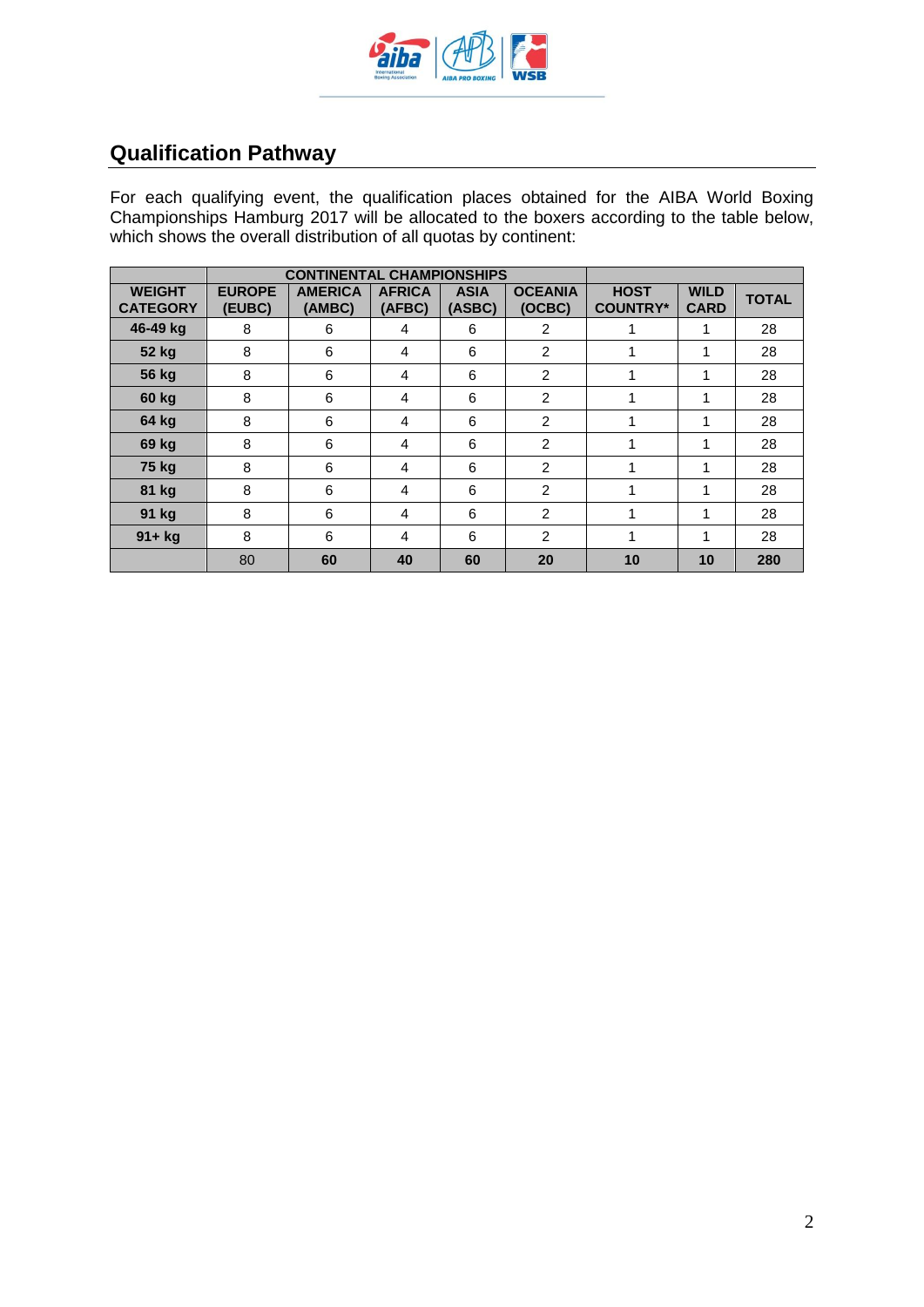

### **Qualification Events**

#### **AFBC African Confederation Boxing Championships 2017**

The AFBC African Confederation Boxing Championships 2017 will serve as the African Qualifying Event for the AIBA World Boxing Championships Hamburg 2017.

The top ranked boxers in each weight category at this event will obtain quota places as follows:

| <b>Weight</b><br><b>Category</b> | <b>Quota Places</b> |
|----------------------------------|---------------------|
| 46-49 kg                         | 4                   |
| 52 kg                            | 4                   |
| $56$ kg                          | 4                   |
| 60 kg                            | 4                   |
| 64 kg                            | 4                   |
| 69 kg                            | 4                   |
| 75 kg                            |                     |
| 81 kg                            | 4                   |
| 91 kg                            |                     |
| 91+ kg                           |                     |
| <b>TOTAL</b>                     |                     |

**AMBC American Confederation Boxing Championships 2017**

The AMBC American Confederation Boxing Championships 2017 will serve as the American Qualifying Event for the AIBA World Boxing Championships Hamburg 2017.

The top ranked boxers in each weight category at this event will obtain quota places as follows:

| <b>Weight</b><br><b>Category</b> | <b>Quota Places</b> |
|----------------------------------|---------------------|
| 46-49 kg                         | 6                   |
| 52 kg                            | 6                   |
| 56 kg                            | 6                   |
| 60 kg                            | 6                   |
| $\overline{6}4$ kg               | 6                   |
| 69 kg                            | 6                   |
| $\overline{7}5$ kg               | 6                   |
| 81 kg                            | 6                   |
| 91 kg                            | 6                   |
| 91+ kg                           | 6                   |
| <b>TOTAL</b>                     | 60                  |

To determine the 5<sup>th</sup> and 6<sup>th</sup> place, the four (4) losers in Quarter finals will fight in two (2) box-off bouts.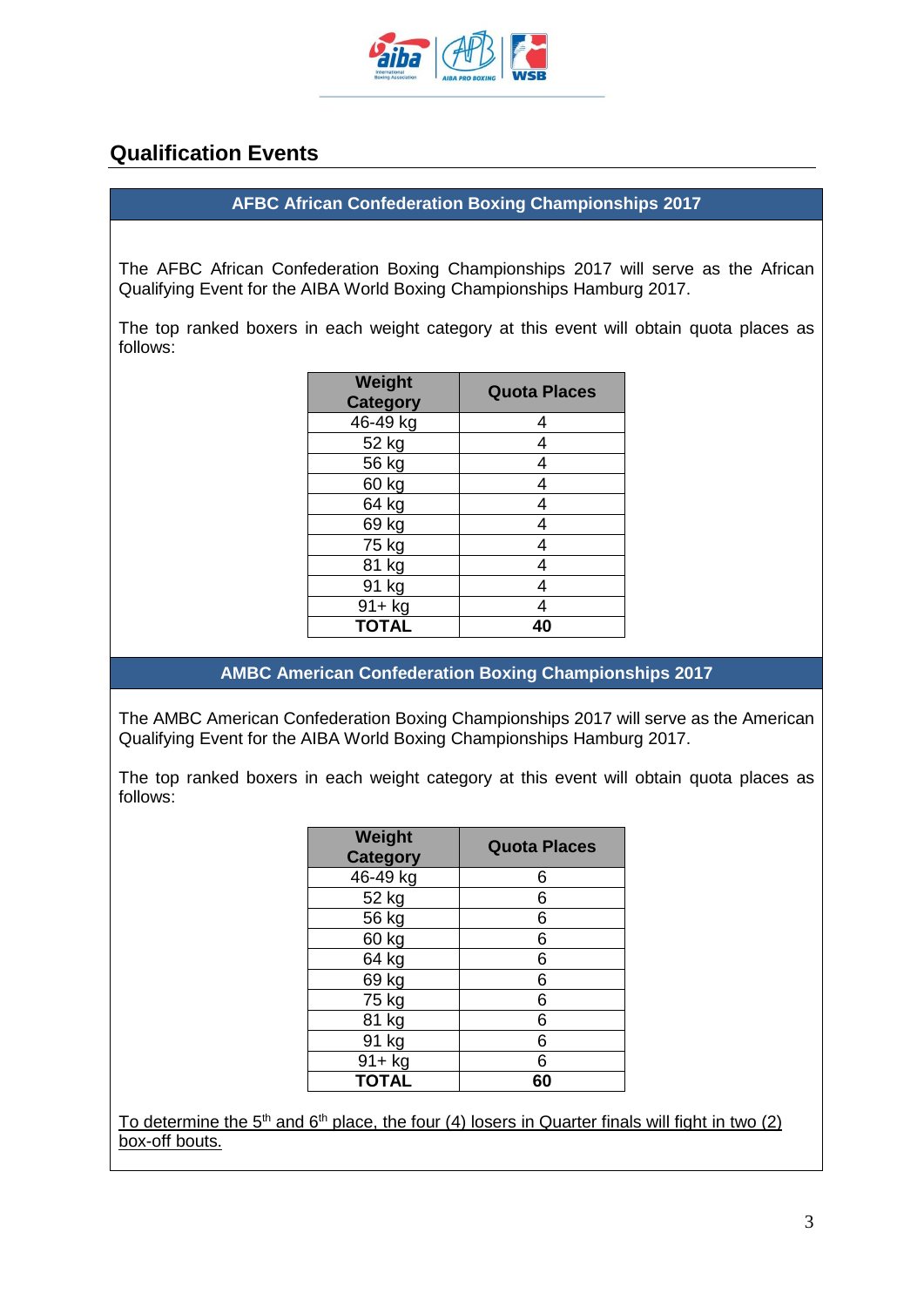

#### **ASBC Asian Confederation Boxing Championships 2017**

The ASBC Asian Confederation Boxing Championships 2017 will serve as the Asian Qualifying Event for the AIBA World Boxing Championships Hamburg 2017.

The top ranked boxers in each weight category at this event will obtain quota places as follows:

| <b>Weight</b><br><b>Category</b> | <b>Quota Places</b> |
|----------------------------------|---------------------|
| 46-49 kg                         | 6                   |
| 52 kg                            | 6                   |
| 56 kg                            | 6                   |
| 60 kg                            | 6                   |
| 64 kg                            | 6                   |
| 69 kg                            | 6                   |
| 75 kg                            | 6                   |
| 81 kg                            | 6                   |
| 91 kg                            | 6                   |
| 91+ kg                           | 6                   |
| <b>TOTAL</b>                     | 60                  |

To determine the  $5<sup>th</sup>$  and  $6<sup>th</sup>$  place, the four (4) losers in Quarter finals will fight in two (2) box-off bouts.

#### **EUBC European Confederation Boxing Championships 2017**

The EUBC European Confederation Boxing Championships 2017 will serve as the European Qualifying Event for the AIBA World Boxing Championships Hamburg 2017.

The top ranked boxers in each weight category at this event will obtain quota places as follows:

| Weight<br><b>Category</b> | <b>Quota Places</b> |
|---------------------------|---------------------|
| 46-49 kg                  | 8                   |
| 52 kg                     | 8                   |
| 56 kg                     | 8                   |
| 60 kg                     | 8                   |
| 64 kg                     | 8                   |
| 69 kg                     | 8                   |
| 75 kg                     | 8                   |
| 81 kg                     | 8                   |
| 91 kg                     | 8                   |
| 91+ kg                    | 8                   |
| <b>TOTAL</b>              | 80                  |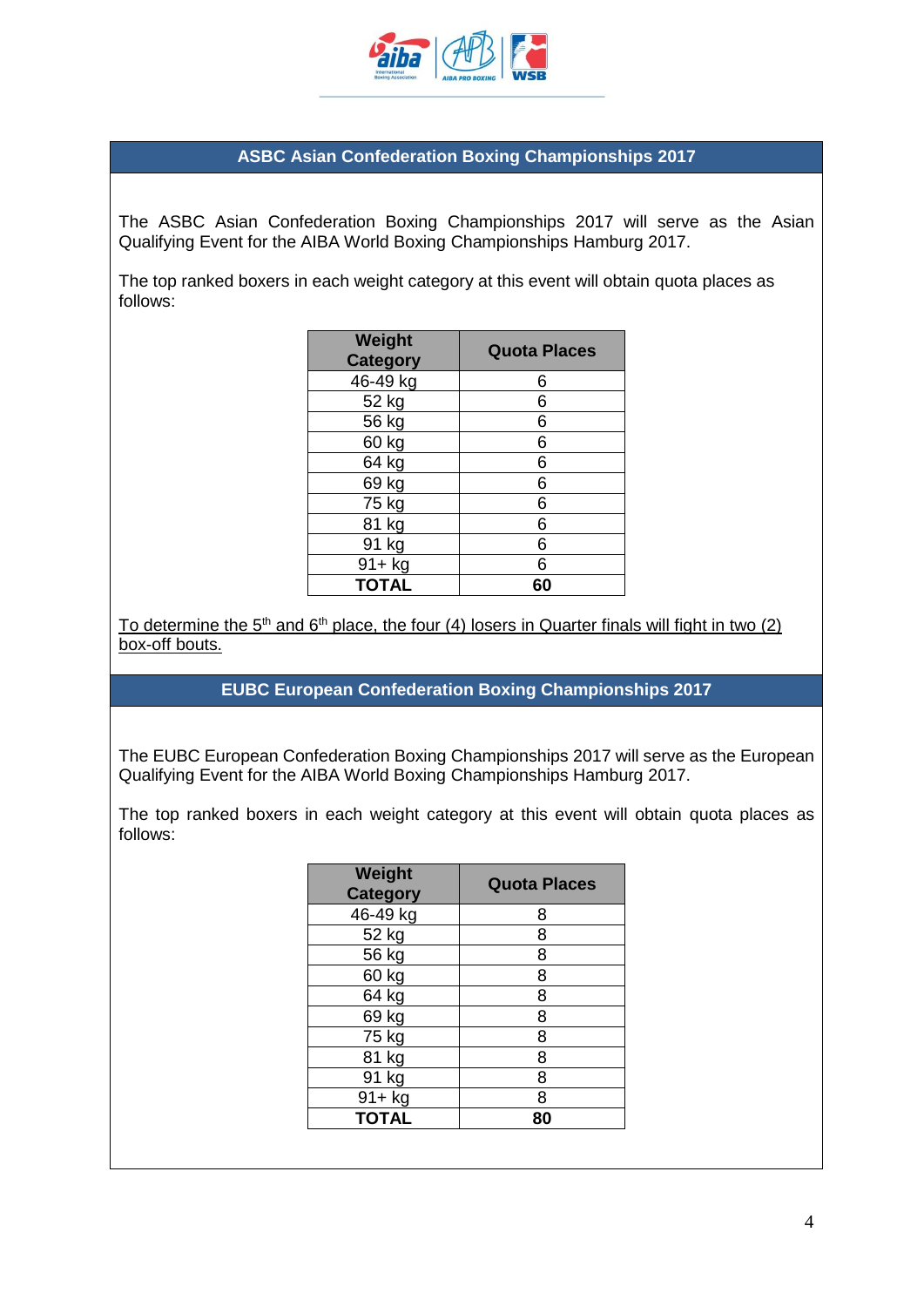

#### **OCBC Oceania Confederation Boxing Championships 2017**

The OCBC Oceania Confederation Boxing Championships 2017 will serve as the Oceania Qualifying Event for the AIBA World Boxing Championships Hamburg 2017.

The top ranked boxers in each weight category at this event will obtain quota places as follows:

| <b>Weight</b><br><b>Category</b> | <b>Quota Places</b> |
|----------------------------------|---------------------|
| 46-49 kg                         | 2                   |
| 52 kg                            | 2                   |
| 56 kg                            | $\overline{2}$      |
| 60 kg                            | $\overline{2}$      |
| 64 kg                            | $\overline{2}$      |
| 69 kg                            | $\overline{2}$      |
| 75 kg                            | $\overline{2}$      |
| 81 kg                            | $\overline{2}$      |
| 91 kg                            | 2                   |
| $91 + kg$                        | $\overline{2}$      |
| <b>TOTAL</b>                     | 20                  |

### **Host Country Places**

A maximum of ten (10) quota places across all weight categories will be reserved for the Host Country, with a maximum of one (1) quota place per weight category.

| Weight<br><b>Category</b> | <b>Host</b><br>Country* |
|---------------------------|-------------------------|
| 46-49 kg                  |                         |
| 52 kg                     |                         |
| 56 kg                     |                         |
| 60 kg                     |                         |
| 64 kg                     |                         |
| 69 kg                     |                         |
| 75 kg                     |                         |
| 81 kg                     |                         |
| 91 kg                     |                         |
| $91 + kg$                 |                         |
|                           |                         |

The Host Country must confirm to AIBA, in a form of an official letter, the use of the Host Country places within 48h following the conclusion of the EUBC European Confederation Boxing Championships 2017.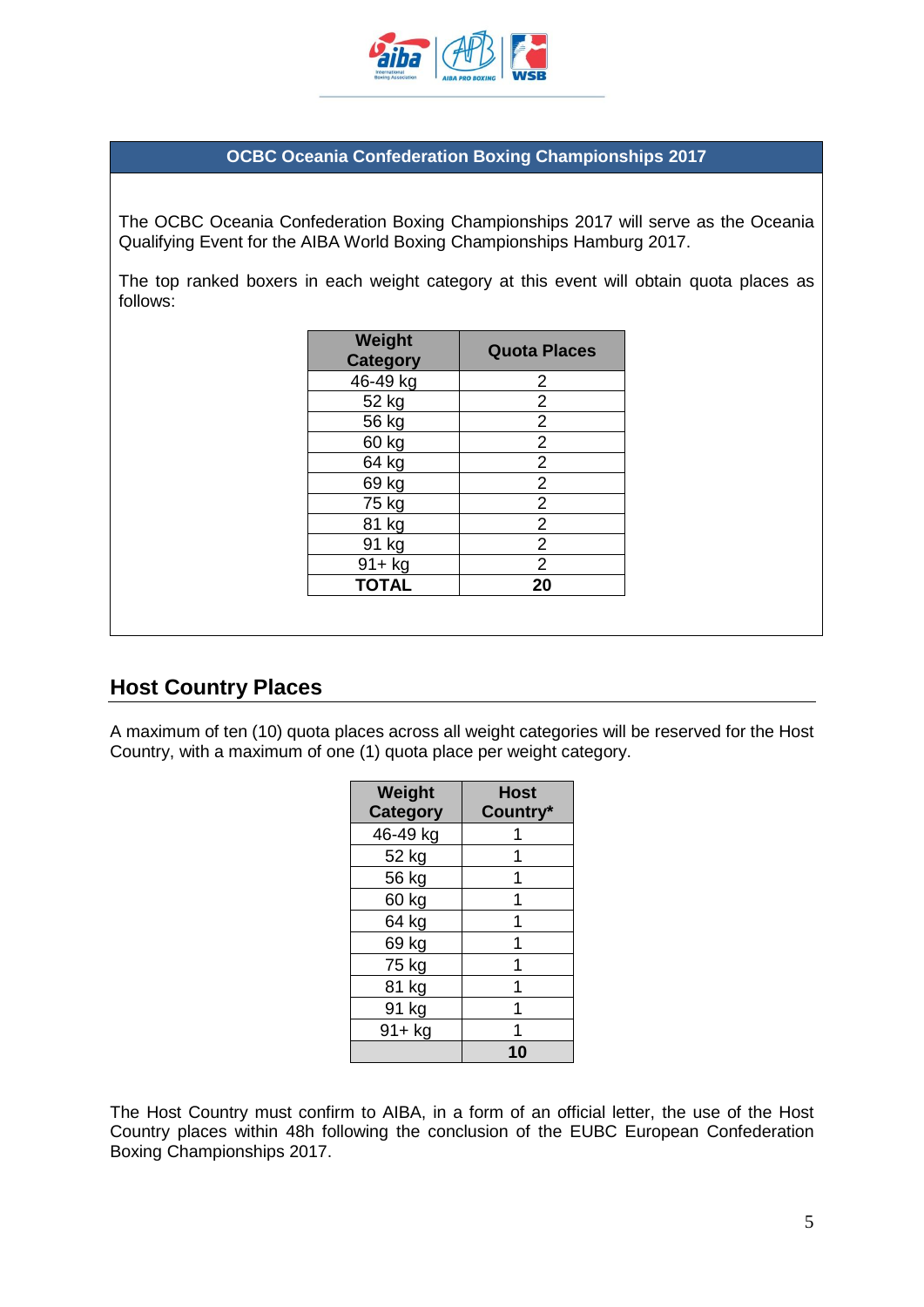

### **Wild Card Places**

A maximum of ten (10) quota places will be retained by AIBA as wild card places. The wild card places will be allocated according to the choice of the AIBA Seeding Commission, ensuring a high level of competition within the following categories:

| Weight<br><b>Category</b> | <b>Wild Card</b> |
|---------------------------|------------------|
| 46-49 kg                  |                  |
| 52 kg                     |                  |
| 56 kg                     |                  |
| 60 kg                     |                  |
| 64 kg                     |                  |
| 69 kg                     |                  |
| 75 kg                     |                  |
| 81 kg                     |                  |
| 91 kg                     |                  |
| $91 + kg$                 |                  |
|                           |                  |

### **Confirmation Process for Quota**

Following the qualifying events, AIBA will officially inform the respective National Federations of the names of the boxers who have gained qualification places and will automatically register them in the AIBA database for the AIBA World Boxing Championships 2017. In the case that National Federations decide to decline a qualification place, they will have to send an official notice to AIBA within two weeks from the date of the receipt of the original letter from AIBA.

### **Reallocation of Unused Quota Places**

#### **Reallocation of Unused Qualification Places:**

If an allocated quota place from any Continental Qualifying Event is declined by a National Federation within the deadline, the unused quota place will be reallocated to the next best ranked boxer, not yet qualified, in the same weight category, from the respective Continental Qualifying Event.

#### **Reallocation of Unused Host Country Places:**

At the end of all Continental Qualifying Events, unused Host Country Place(s) will be returned to the EUBC European Confederation Boxing Championships 2017 qualifying quota, in weight categories not filled by the Host Country.